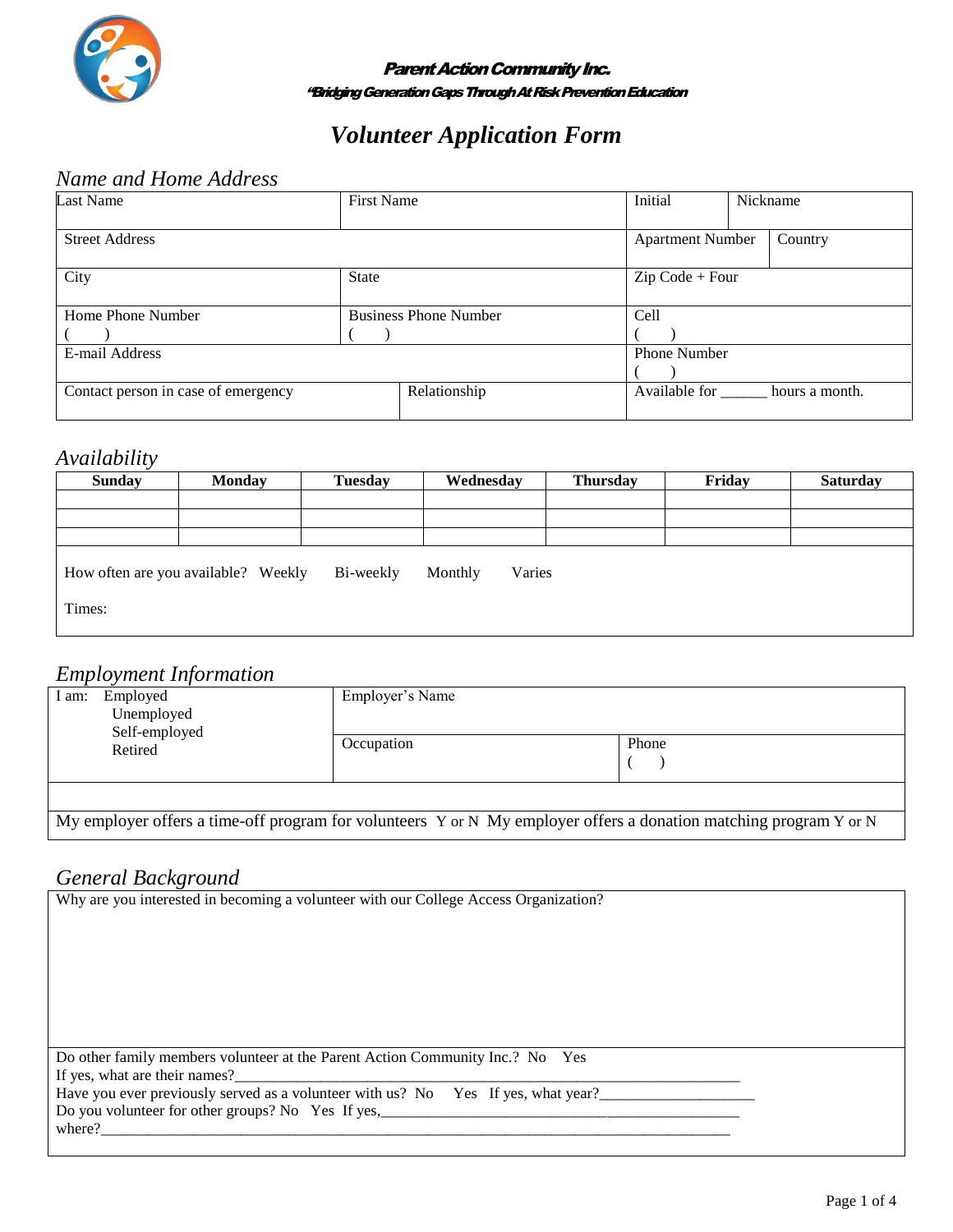

#### Parent Action Community Inc.

#### "BridgingGeneration GapsThrough At Risk Prevention Education

| Education or Training                                                                          |  |  |
|------------------------------------------------------------------------------------------------|--|--|
| Check the boxes that indicate all levels of completed education.                               |  |  |
| $\Box$ High School Graduate/GED $\Box$ Current College Student $\Box$ College Graduate; Degree |  |  |
| □ Trade or Business School, Field of Study                                                     |  |  |
|                                                                                                |  |  |

Skills Inventory

| oning meetitor<br>Please check all skills that you have in this order: 1 expert, 2 moderate, 3 novice, 4 willing to learn                                                                                                                                                                                                               |                                                                                                       |                                       |  |  |  |
|-----------------------------------------------------------------------------------------------------------------------------------------------------------------------------------------------------------------------------------------------------------------------------------------------------------------------------------------|-------------------------------------------------------------------------------------------------------|---------------------------------------|--|--|--|
| __ Mentoring                                                                                                                                                                                                                                                                                                                            | __ Grant Writing/Research                                                                             | Craphics                              |  |  |  |
| Web Design/Development                                                                                                                                                                                                                                                                                                                  | Data Entry/Word Processing                                                                            | ___ Media/Public Relations            |  |  |  |
| Event Assistance                                                                                                                                                                                                                                                                                                                        | Newsletter Production                                                                                 | $\frac{\text{other:}}{\text{other:}}$ |  |  |  |
|                                                                                                                                                                                                                                                                                                                                         |                                                                                                       |                                       |  |  |  |
| Legal                                                                                                                                                                                                                                                                                                                                   |                                                                                                       |                                       |  |  |  |
|                                                                                                                                                                                                                                                                                                                                         |                                                                                                       |                                       |  |  |  |
| Driver's License #/State of Issue<br>Any moving violations in past 3 years? No Yes<br>Have you ever been convicted of a law violation(s), including moving traffic violations, but excluding offenses<br>committed before your eighteenth birthday which were finally adjudicated in a Juvenile Court or under a youth<br>offender law? |                                                                                                       |                                       |  |  |  |
|                                                                                                                                                                                                                                                                                                                                         | [10] Yes ______No: If yes, list all and explain <i>(conviction will not necessarily disqualify)</i> : |                                       |  |  |  |
| $Yes$ No                                                                                                                                                                                                                                                                                                                                | Are you willing to voluntarily submit to a comprehensive drug and alcohol screening test?             |                                       |  |  |  |
| Have you ever served in the Armed Forces of the United States?                                                                                                                                                                                                                                                                          |                                                                                                       |                                       |  |  |  |
| _______Yes _______No. If yes, list dates and discharge classification status:                                                                                                                                                                                                                                                           |                                                                                                       |                                       |  |  |  |
| For purposes of compliance with The Immigration Reform and Control Act, are you legally eligible for employment<br>in the United States?                                                                                                                                                                                                |                                                                                                       |                                       |  |  |  |
| $Yes$ No.                                                                                                                                                                                                                                                                                                                               |                                                                                                       |                                       |  |  |  |
|                                                                                                                                                                                                                                                                                                                                         |                                                                                                       |                                       |  |  |  |

| Please provide three references from:                                   | <b>Name</b> | <b>Phone</b> |  |
|-------------------------------------------------------------------------|-------------|--------------|--|
| 1. Employer, former employer,<br>co-worker                              |             |              |  |
| 2. Friend or relative                                                   |             |              |  |
| *If volunteering in the past, please list one<br>volunteer organization |             |              |  |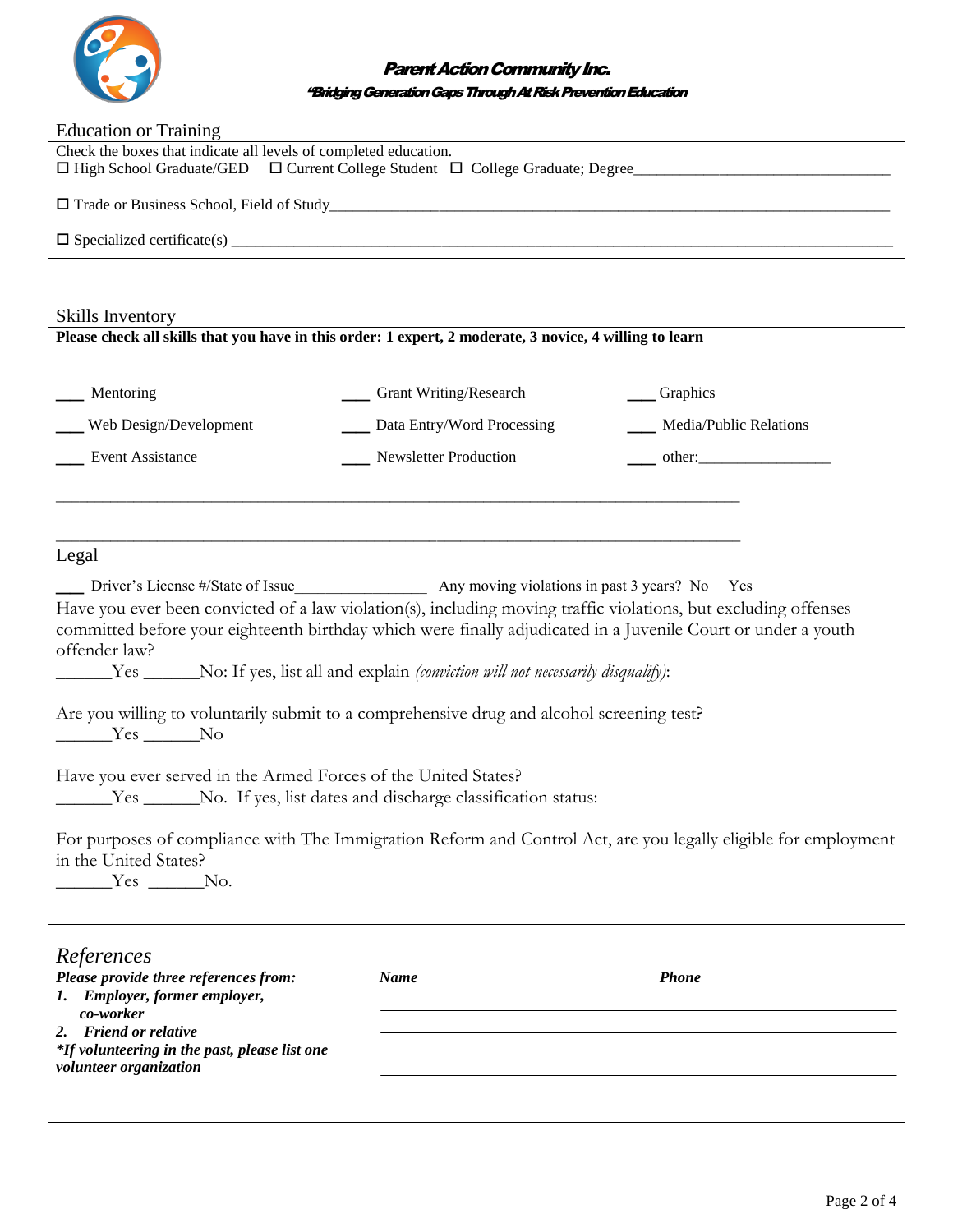

## **How did you learn about the volunteer opportunity?**

| From Parent Action Community Inc. Presenter/ Volunteer      | From the PAC Newsletter       |
|-------------------------------------------------------------|-------------------------------|
| (Please give name)                                          | From the PAC Donor Newsletter |
|                                                             | From the PAC Web Site         |
| From Parent Action Community Inc. staff member (Please give | From Volunteer Match.org      |
| name)                                                       |                               |
|                                                             |                               |
|                                                             |                               |

## *Certification and Acknowledgment*

I certify that all information submitted in this volunteer application, or in my resume, interview, or other information is true and complete and that I have not knowingly withheld any information that would affect my application to volunteer at Parent Action Community Inc. PAC. I understand that due to the confidentiality of donor records all volunteers will have a criminal history background check. I give permission for this background check to occur and understand that this will remain confidential. In addition I give permission for two to three reference checks to be complete on behalf of Parent Action Community Inc.

Have you ever been convicted of a felony (excluding any record or conviction that has been judicially sealed, expunged, eradicated, or dismissed?

No Yes – explain *(conviction will not necessarily disqualify)* 

Volunteers must have no convictions for undeclared crimes. If the crime is disclosed in advance, the issue may be adjudicated and waived by the Executive Director for misdemeanor charges under special circumstances.

If accepted as a volunteer, I understand and agree that I will be evaluated for volunteer position performance and may be terminated for poor performance or inappropriate behavior according to Parent Action Community Inc. procedures.

Signature Date Date of the Date of the United States of the Date of the Date of the Date of the Date of the United States of the United States of the United States of the United States of the United States of the United St

## *Parent Action Community Inc.*

*P. O. Box 784 Freeport NY 11520 [www.pac4success.org](http://www.pac4success.org/) (516) 233-0476 [pac4success@msn.com](mailto:pac4success@msn.com)*